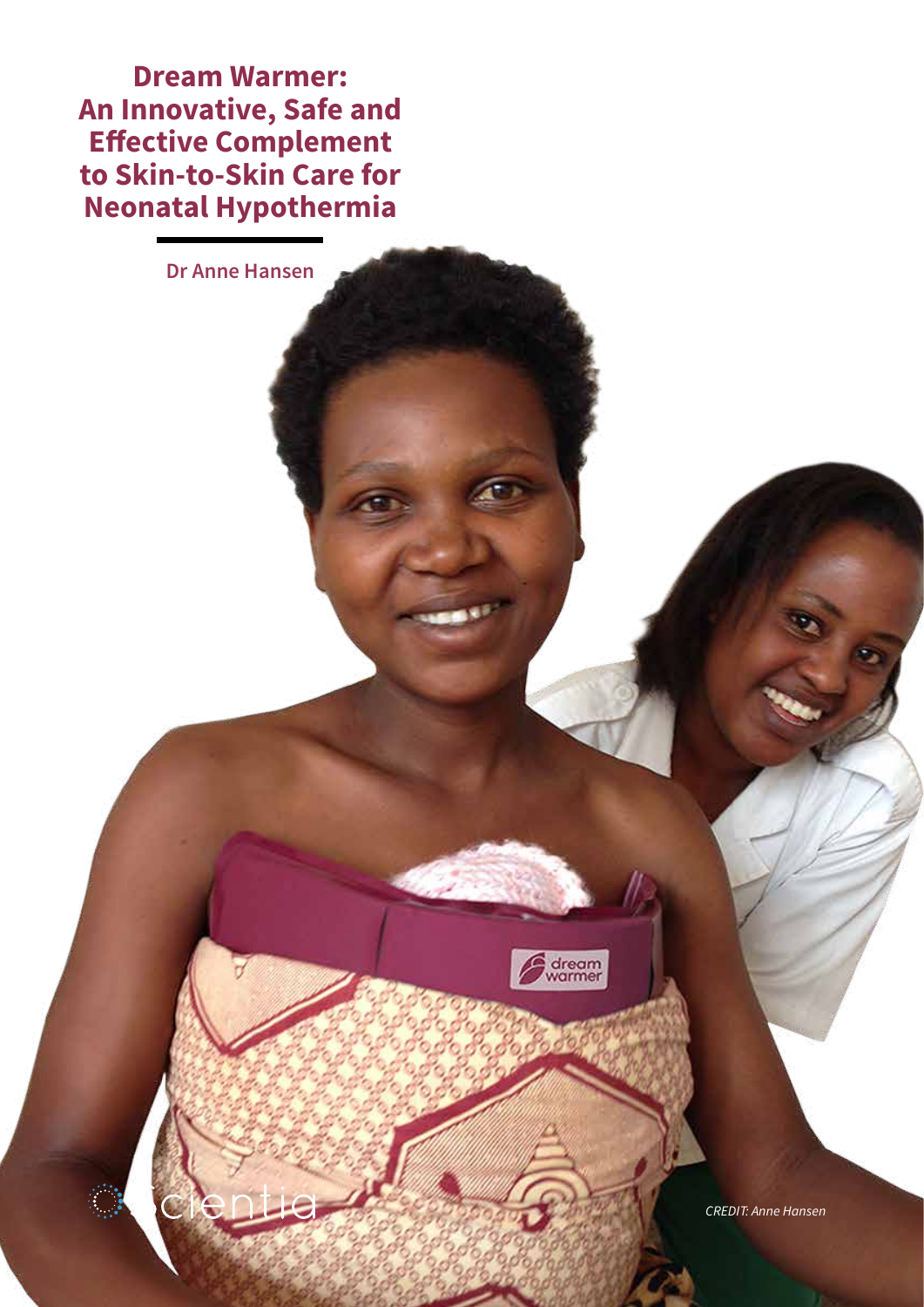# **DREAM WARMER: AN INNOVATIVE, SAFE AND EFFECTIVE COMPLEMENT TO SKIN-TO-SKIN CARE FOR NEONATAL HYPOTHERMIA**

**Dr Anne Hansen** is the Medical Director of the Neonatal Intensive Care Unit and Associate Chief of the Division of Newborn Medicine at Boston Children's Hospital. With her colleagues, Dr Hansen has developed and tested a low cost, non-electrical warming mattress called the 'Dream Warmer' to help prevent and treat neonatal hypothermia in countries with limited medical resources. Her team has conducted extensive testing in Rwanda with results demonstrating that this medical device is safe, effective and ready for use on a wider scale.



### **Neonatal Hypothermia**

Neonatal hypothermia occurs when a newborn baby's body temperature drops below 36.5°C, and brings with it the risk of serious adverse effects on the baby's health and even death. Babies who do survive may suffer from stunted growth, which can also impair brain development. While the ability to keep babies warm is taken for granted in rich countries, this can be surprisingly challenging in low and middle-income countries (LMIC), resulting in widespread neonatal hypothermia. Something of a silent killer, neonatal hypothermia is estimated to contribute to around 40% of, or one million baby deaths each year in LMIC.

Sick and premature infants are more likely to be affected. These babies rely on external heat sources to maintain a normal core body temperature. For preterm babies, it may take weeks to months for them to be able to maintain a normal temperature on their own. In countries with good medical resources,

at-risk babies are placed in incubators or on warming tables. However, in LMIC these resources are often not available; neonatal hypothermia is estimated to occur in up to 85% of babies receiving hospital care in LMIC.

Dr Anne Hansen is the Medical Director of the Neonatal Intensive Care Unit and Associate Chief of the Division of Newborn Medicine at Boston Children's Hospital. She has spent over a decade working with medical professions in Rwanda and through this work, recognised the overwhelming need for better neonatal care and treatment of hypothermia in LMIC.

#### **Current Interventions**

Currently, the World Health Organization recommends that Kangaroo Mother Care (KMC) should be used to provide heat for low birth weight infants. This method involves placing the baby directly on a family member's chest (usually the mother's) using direct skinto-skin contact to provide warmth, as a



*Credit: Anne Hansen*

mother kangaroo would do for the 'joey' in her pouch. This method is low cost and effective, also helping with bonding and milk production.

Dr Hansen fully supports this method as the gold standard for thermoregulation. She also acknowledges that mothers need to be supported to succeed at KMC because it heavily relies on the mother to provide a continuous source of heat over a potentially long period of time. There are scenarios in which KMC does not provide sufficient heat, and when the mother cannot be available for KMC due to illness or the need to conduct incompatible activities. In addition, if a baby is unwell, he or she may require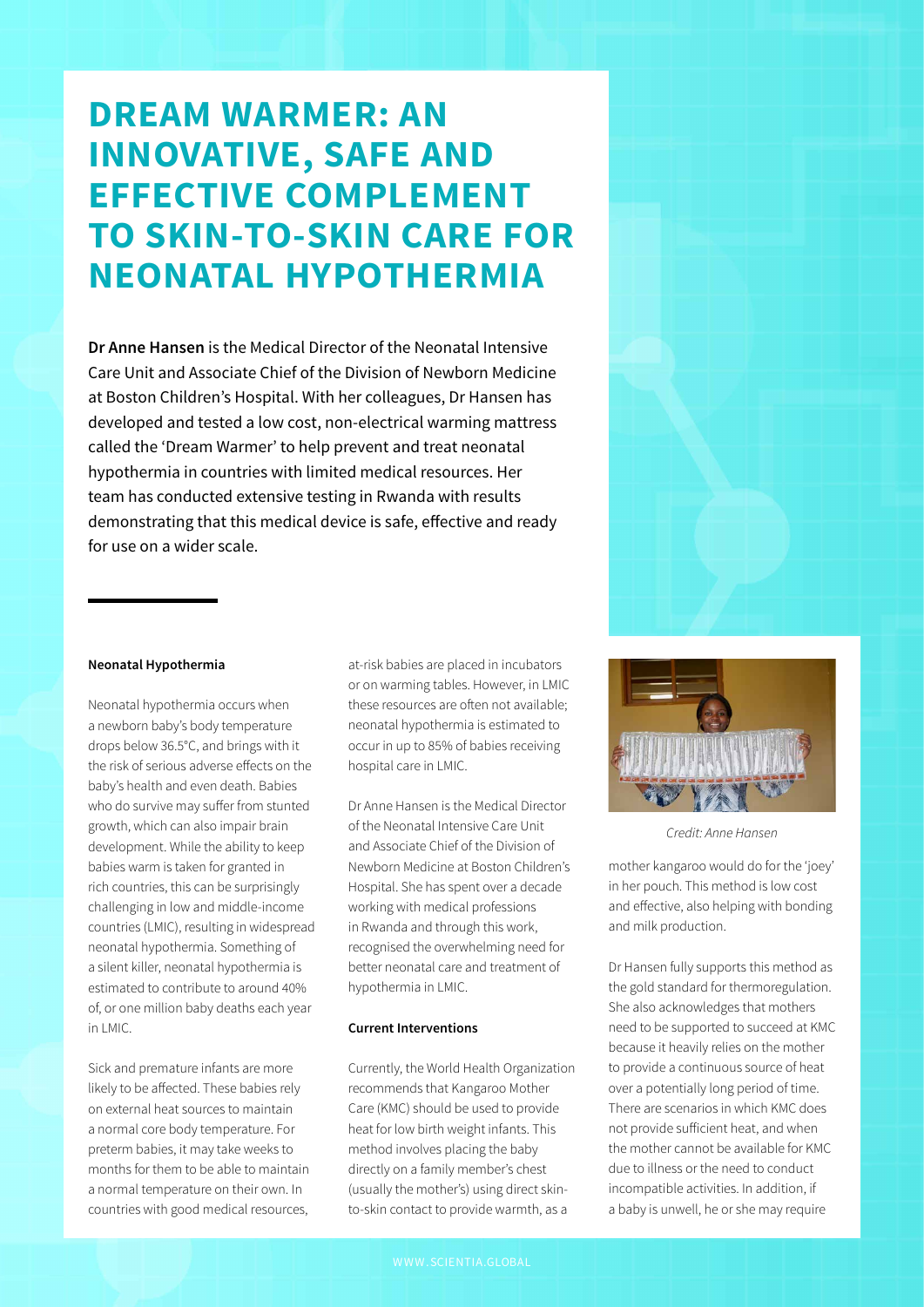

*Credit: Anne Hansen*

medical examinations or interventions during which KMC would be difficult or infeasible. In response to these challenges to KMC, Dr Hansen and her colleagues looked to develop a low cost, non-electric warming device.

The team initially undertook a review to see if any adequate products were already in existence. They identified two neonatal warming devices, and these had similar specifications. However, several issues were identified involving preparation, cleanliness, compatibility with KMC, ability to access an infant for assessment or treatment, and finally, cost. Dr Hansen and her colleagues realised that to overcome these deficiencies they needed to develop and test a new product. This led to their collaboration with the Rwanda Ministry of Health to design and test an infant warming device.

# **Dream Warmer**

Dr Hansen and her colleagues developed the Dream Warmer, a reusable mattress that is low cost and does not require electricity, operating similarly to a heating pad. The warmer is made of a wax phase change material that changes from liquid to solid at skin temperature. This plastic-encased, wax-based mattress is placed in a thermos of hot water for around 30 minutes until the wax is melted, and then into an insulating sleeve. Once the temperature indicator shows that it is at a safe temperature to be used, the baby can be placed directly on it like a mattress, or it can be wrapped around the baby's

back during KMC to provide additional heat. It stays at skin temperature for around 6 hours.

Unlike other warmers, the Dream Warmer allows medical staff and parents easy access to the baby, and because it has no attached fabric, it can be cleaned and reused even in settings without diapers or washing machines. The mattress is easy to prepare, clean and maintain; simple instructions are provided on the insulating pad and thermos to ensure comprehension even by those with low literacy skills. It can also be used in the delivery room for neonatal resuscitation, on transport to a higher level of care, or in the home setting.

### **Promising Results for Dream Warmer**

Initially, the team undertook two pilot studies to test the safety, efficacy and feasibility of using the Dream Warmer. This testing took place in rural Rwandan hospitals and health centres where resources are often limited. In the first pilot study, published in 2018, the Dream Warmer was used on 102 different occasions with a total of 33 hospitalised infants who were either hypothermic or at risk of developing hypothermia based on their low birth weight. These early results were very promising: hypothermia was corrected in 95% of cases and prevented in 100% of at-risk infants.

In 2019, Dr Hansen and her team published the results of a second pilot study, this time in the health centre setting, and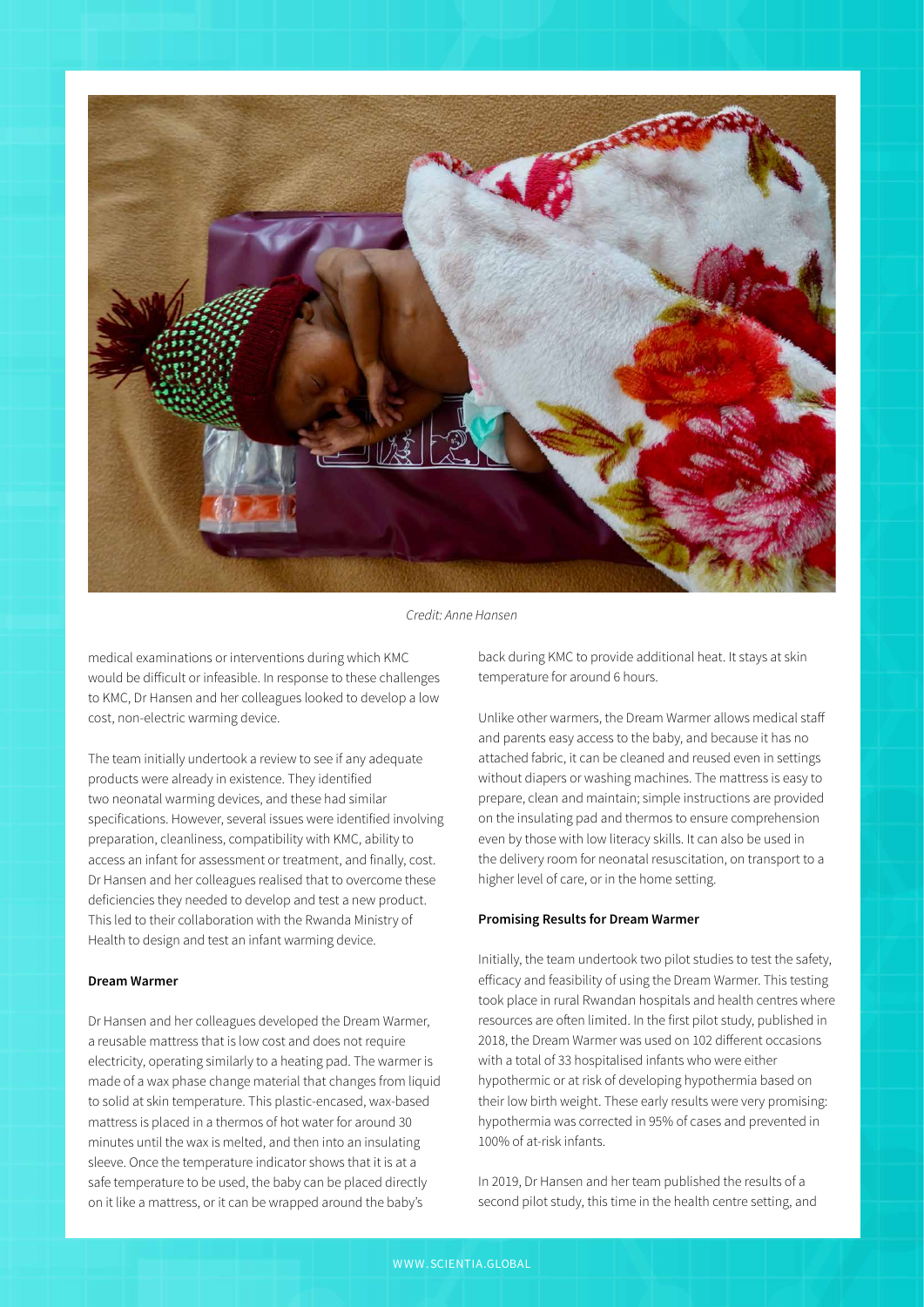

included interviews with mothers and nurses to understand their experiences with the warmer. Mothers reported that the warmers worked well and they liked being able to remain close to their babies and continue to breastfeed. Nurses reported that the warmer allowed good access to the baby and was beneficial for resuscitation. Both caregivers and nurses found the warmer intuitive to use and effective in keeping babies warm.

The biggest concern that was reported by some nurses was that they found the preparation time challenging. Dr Hansen has built this feedback into educational materials, emphasising the value of preparing the warmer in advance. In addition, after multiple uses, the research prototype warmers showed some signs of wear and tear leading the research team to find stronger materials and manufacturing techniques as they move to commercially available devices.

## **Building on Success**

Following these two successful trials, Dr Hansen and her team brought the Dream Warmers to ten hospitals in a phased approach called a 'cluster randomised stepped wedge' study

design. This approach was chosen because it is more robust and efficient for introducing a novel intervention in multiple sites in a low resource setting compared to the more common method in which all sites implement the intervention simultaneously. The researchers compared data obtained before and after introduction of the warmer, which from an ethical perspective avoided the need to deny infants use of the warmer once it was available. All infants were eligible to use the intervention if they either had, or were at risk of hypothermia based on low birth weight.

As with the previous studies, mothers were encouraged to use KMC alongside Dream Warmer. The primary outcome was the infants' temperature, assessed by a nurse every 30 minutes until it had returned to normal, and then hourly. The secondary outcomes were survival to discharge, safety and feasibility.

Throughout the study period, 464 babies used the warmers on a total of 892 different occasions. In around half of these encounters, the warmer was being used by low birth weight infants. The results were once again very positive with the primary outcome showing that when the Dream Warmer was used, 79% of babies achieved euthermia (normal temperature), compared to 59% without. Interestingly, infants who did not use Dream Warmer also experienced an increase in rates of euthermia. A potential explanation is that this study increased the awareness of hypothermia, leading to the improved use of other interventions such as KMC and hats to improve the temperature of at-risk babies.

In terms of the secondary outcomes, mortality rates were much lower in those who had used Dream Warmer at least once; specifically, those who used the warmer had a mortality rate one third that of those who never used the warmer. Regarding safety, there were no adverse side effects such as burns, rashes or other skin irritation. Feasibility was also very good, with nurses having no instances of incorrect preparation, usage or cleaning of the warmer. The only problem noted was some minor leaking of wax on the inside layer of the plastic mattress (but with no wax leaking outside of the mattress).

# **Future Implementation of Dream Warmer**

This was the first time a large-scale study had assessed a low-cost infant warming intervention. Overall, the Dream Warmer demonstrated good effectiveness, safety and feasibility, having undergone over 1,000 uses across all three studies. No adverse safety effects were identified and the warmer left only 8% of babies hypothermic. 'Based on our extensive testing, we now have very strong evidence to support using the Dream Warmer on a wider scale. We are confident that this frugal technology will be an invaluable addition to the treatment of hypothermia in LMICs. With the appropriate equipment, neonatal hypothermia is a preventable condition and should be a key focus to reduce neonatal mortality and ensure that these vulnerable patients not only survive but thrive' says Dr Hansen.